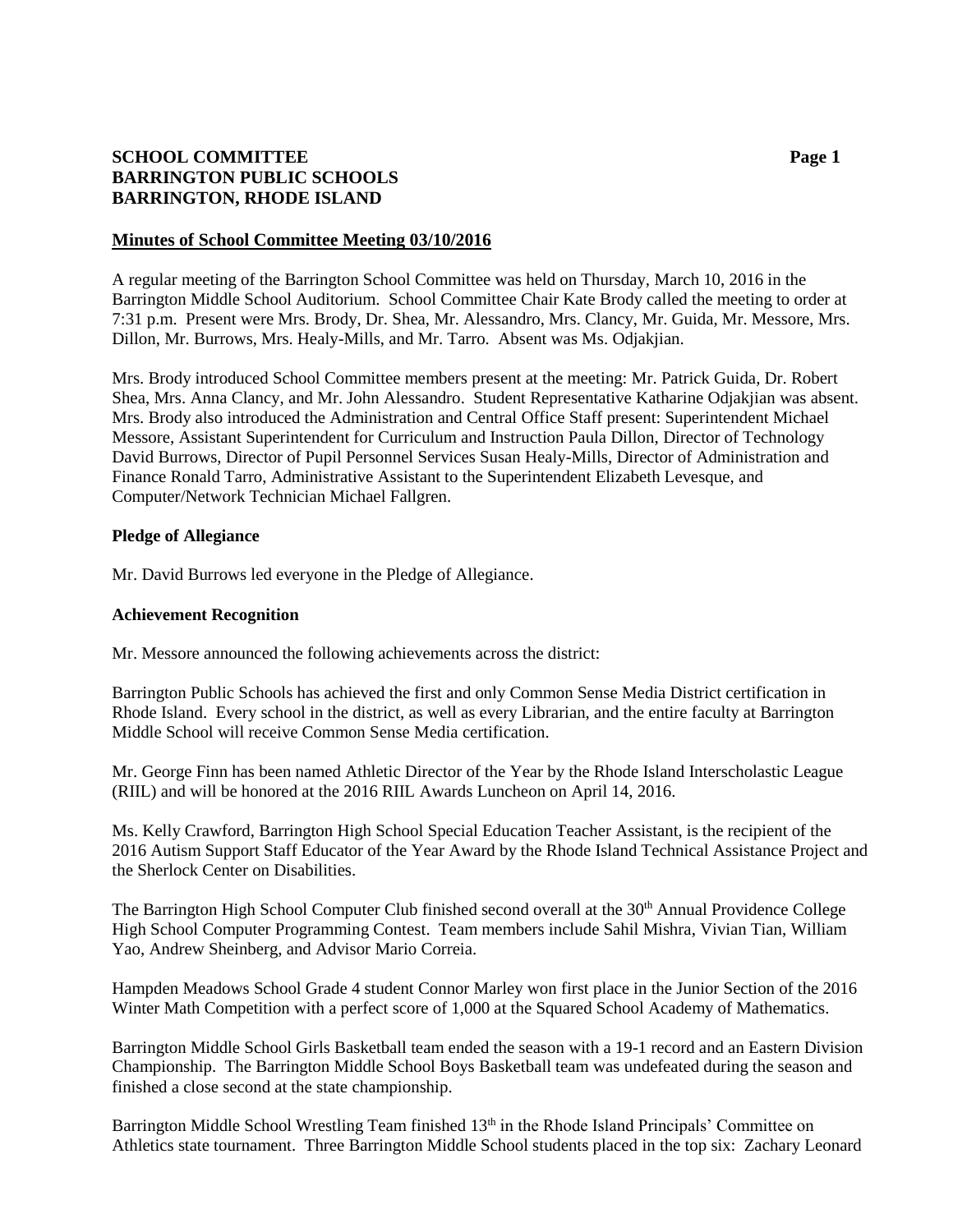# **SCHOOL COMMITTEE Page 2 BARRINGTON PUBLIC SCHOOLS BARRINGTON, RHODE ISLAND**

## **Minutes of School Committee Meeting 03/10/2016**

in second, Preston Quintanilha in third, and Benjamin King in fourth.

Barrington Middle School MathCounts team placed fourth at the State Competition and all individual students on the team finished in the top 100 in the state. Team members include Joshua Wang, Kevin Zhu, Jack Cheng, Jessica Liang, Venus Tian, Kelly Gorman, William Medeiros, Samuel Brock, Neel Patel, Elizaveta Zhukov, and Juncheng Quan.

Barrington Middle School Grade 8 student Ariadne Dulchinos won the school's Spelling Bee for the second year in a row and represented Barrington Middle School at the Rhode Island State Spelling Bee. Grade 6 student Shorey Wesen placed second.

Barrington High School LifeSmarts Team won the Rhode Island LifeSmarts consumer competition, earning the 2016 Michaelson Consumers' Cup and will compete at the national competition. The team includes Captain Eli Shea, Ian Fitzgerald, Michael Lamontagne, Andrew Sheinberg, Daniel Sheinberg, and Coach Mr. Samuel Schachter.

Barrington High School Future Business Leaders of America earned 59 Top Five Awards at the 38<sup>th</sup> Annual State Leadership Conference. All first and second place winners qualify to compete at the National Leadership Conference. Awards included 23 first place; 11 second place; 10 third place; 11 fourth place; and 4 fifth place winners.

Sixty-five Barrington High School students competed in the State Debate finals tournament and several came away with a significant portion of the top awards. The team is led by Coach Ms. Wendy Davis.

## **BPS Spotlight on Teaching and Learning**

Mrs. Healy-Mills introduced Barrington High School (BHS) students Ms. Lindsay Daugherty, Mr. Theodore Lentz, and Mr. Niccolo Palmisano who presented information and a video on the Unified Theater program at BHS. Mrs. Healy-Mills thanked the students and introduced Mrs. Elaine Varone, Special Education Teacher at BHS. Mrs. Healy-Mills also introduced Ms. Margaret Read, member of the Special Education Advisory Council (SEAC) Leadership Team who provided an update on upcoming SEAC community events and shared the SEAC initiative of fostering inclusivity at school wide events.

## **Information and Proposals**

Mrs. Healy-Mills provided a report on the Pupil Personnel Services throughout the district that included distribution by disability categories, comparisons with other Rhode Island districts, statistics on child outreach screening, the collaborative system of focused monitoring, strengths of the Special Education team and opportunities for improvement relative to measuring Individualized Education Plan baseline data.

Mrs. Dillon presented an overview of the district's Multi-Tiered System of Support (MTSS) previously referred to as Response to Intervention (RTI). The presentation included an explanation of a multi-tiered intervention framework, a summary of the three tiered model of student supports, the purpose of the building level teams, district use of data for continuous improvement, and district resources including procedures and protocols. Questions from the Committee included the benefits of the screening process, fluidity of the number of students serviced, and the expected timeline for complete transition from RTI to MTSS.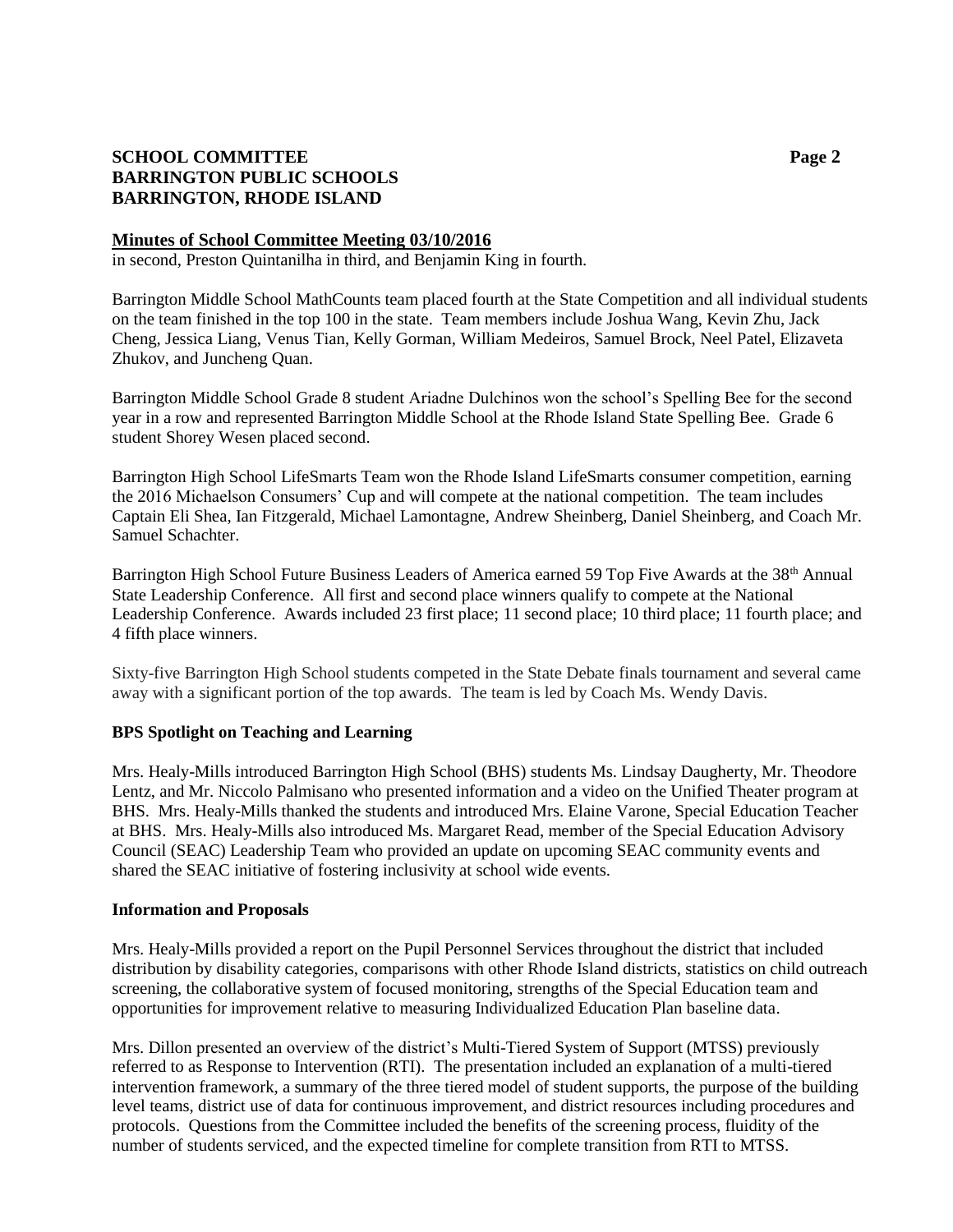# **SCHOOL COMMITTEE Page 3 BARRINGTON PUBLIC SCHOOLS BARRINGTON, RHODE ISLAND**

## **Minutes of School Committee Meeting 03/10/2016**

Mr. Messore introduced the district's newly appointed Director of Technology Mr. David Burrows. Mr. Burrows outlined his priorities for the district in his new position including a focus on support for Partnership for Assessment of Readiness for College and Careers (PARCC) testing, the 1:1 technology initiative, and the staff equipment replacement cycle. The Committee welcomed Mr. Burrows and asked questions relative to learning spaces, digital learning, infrastructure, and possible future initiatives.

## **General Public Discussion and Information**

Mrs. Duenna Jones Karner, of 33 Clarke Road, provided a handout to the Committee outlining a culture of accountability, excellence, and transparency of information and applauded the Committee for their work to create a school culture of excellence.

Mrs. Jamie Burke, of 219 Promenade Street, parent, encouraged the Committee to move forward with a change in school start times.

Dr. Lisa Daft, of 5 Robbins Drive, parent, asked for Committee consideration for a delay in its decision to change school start times as there are more than 1,000 signatures collected from those opposed to a change.

Mr. Samuel Read, Barrington High School Sophomore, and Vice-President of the Sophomore Class, expressed disappointment that the student perspective has been ignored by the Committee in the decision to change school start times, and that students were denied access to appear on the Sunrise Show on the High School's Eagle News Network to discuss the topic of school start times.

Ms. Elizabeth Felag, of 114 Church Street, former Barrington High School student and recent graduate, noted that Barrington is in the forefront in education and should be pioneers on a change in school start times to reap the benefits of a later start time for students.

Mr. Christopher Sarli, Barrington High School Sophomore, asked the Committee to really listen to what the teachers have to say, noting that they educate the students to the best of their ability.

Dr. Bradley Bloom, of 311 New Meadow Road, parent, stated his opposition to a change in school start times, referring to the science as "junk science," stated that the Committee has not done its due diligence and asked the Committee to reverse its decision.

Mr. Emilio Cuebas, Barrington High School Sophomore, asked the Committee to take into account the teachers and students and how extracurricular activities will be negatively impacted by a change in school start times.

Mr. Ian Smith, Barrington High School Sophomore, and member of the swim team, stated that the new proposed schedule will throw the YMCA swim schedule completely out of whack and asked the Committee to reconsider its decision to change school start times to keep Barrington swim teams successful.

Mr. Jason Leigh, of 8 Roberta Drive, parent, posed several questions for Committee consideration if a change was made to school start times including the impact to student schedules, and referred to the process established by the Greenwich, Connecticut community with concern to the lack of a similar process in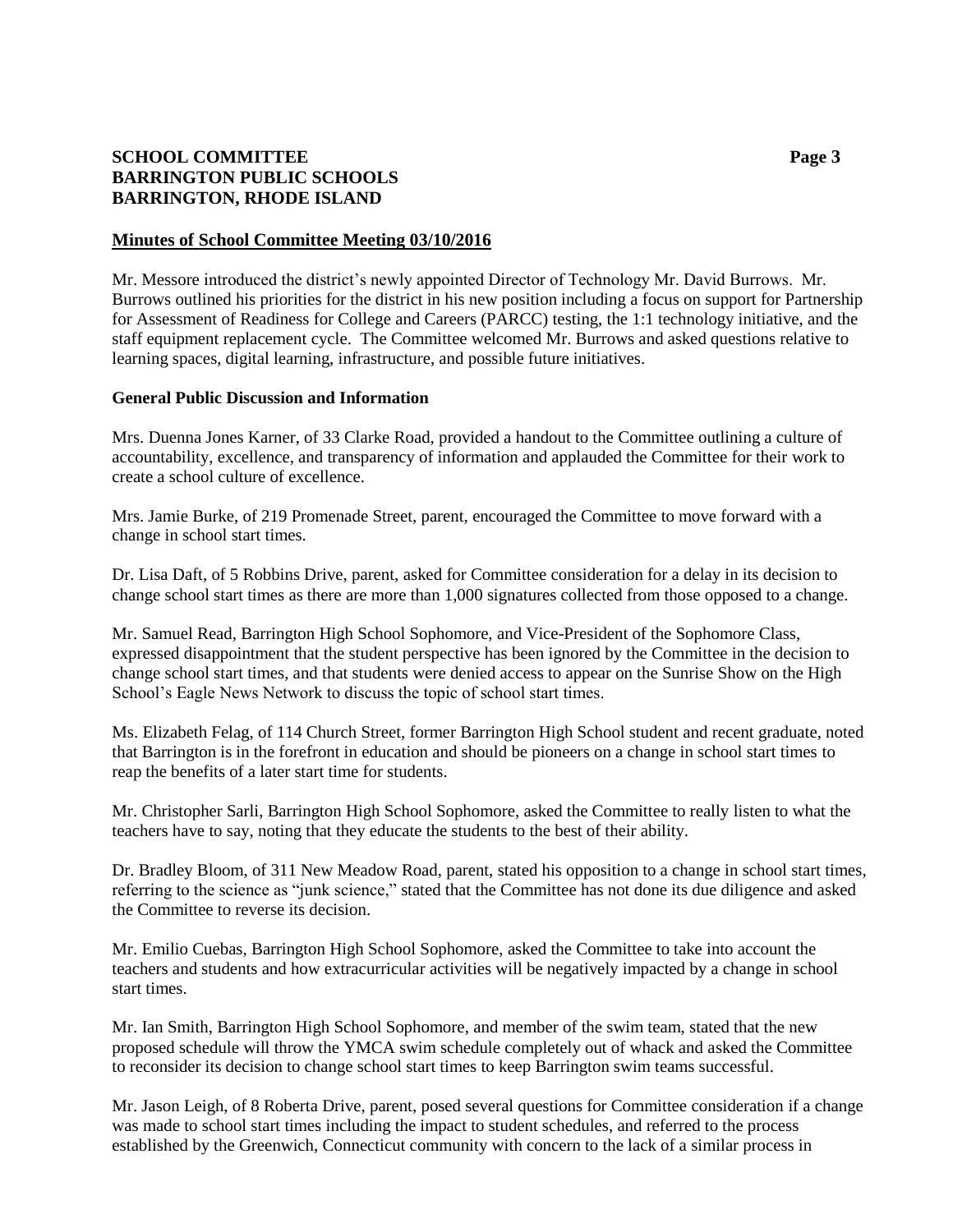# **SCHOOL COMMITTEE Page 4 BARRINGTON PUBLIC SCHOOLS BARRINGTON, RHODE ISLAND**

## **Minutes of School Committee Meeting 03/10/2016** Barrington.

Mr. John Rea, of 19 Lee Road, parent, urged the Committee to put the decision of a change in school start times on hold until the many issues and communication gaps are properly addressed through a process.

Ms. Haley Pine, Barrington Middle School Grade 8 student, noted that students could experience additional stress with a change in school start times and many teachers will not have time to meet with students after school. Ms. Pine stressed that outside commitments are more important than sleeping in for a student, and asked if the Committee considered students sleeping in more important than teacher support.

Ms. Liana Cassar, of 2 Hope Court, parent, thanked the Committee for recognizing that sleep is important for students and urged the Committee to follow through on its decision.

Ms. Erika Sevetson, of 408 New Meadow Road, parent, thanked the Committee for its decision to change school start times and noted that a delay in implementation will not decrease contentious issues.

Dr. Scott Douglas, of 25 Rumstick Road, parent, stated that there is a process and that process involves change and believes the community can adapt, adding that delaying implementation in school start times will be procrastination.

Ms. Kim Jacobs, of 5 Massachusetts Avenue, parent, stated that national statistics do not necessarily apply locally and asked the Committee for facts on student data.

Ms. Deborah Gold, of 1 Pierce Court, parent, strongly opposes a change in school start times as it will impact extracurricular activities which are as important as academics.

Ms. Emily Baker, Barrington High School Junior, noted that a change in start times will create limitations on practice times for swim and hockey teams.

Ms. Cynthia Rosengard, of 374 Sowams Road, parent, encouraged the Committee to move forward with its decision on a change in school start times and read excerpts from a Boston Globe article (3/10/2016) on the recent change in school start time at the Nauset Regional High School in Massachusetts.

Mrs. Gina Pine, of 479 New Meadow Road, parent, stated that the Health and Wellness Committee has failed to research the Barrington community and that many questions remain unanswered including assessment of transportation, if local day care facilities can accommodate the additional students that will require after school care with a change in school start times, how many teen accidents occur in the morning, as well as consideration for K-3 students.

Dr. Michael Johnson, of 28 Old Chimney Road, parent, asked that the community not question the decision making process, noting the repetitive conversation on school start times for a year now and the fact that the challenges with a change in school start time will be the same regardless of the timeline..

Mr. Paul O'Brien, of 88 Boyce Avenue, parent, stated that the process has been open and fair, and participation by community members after the fact is counterproductive.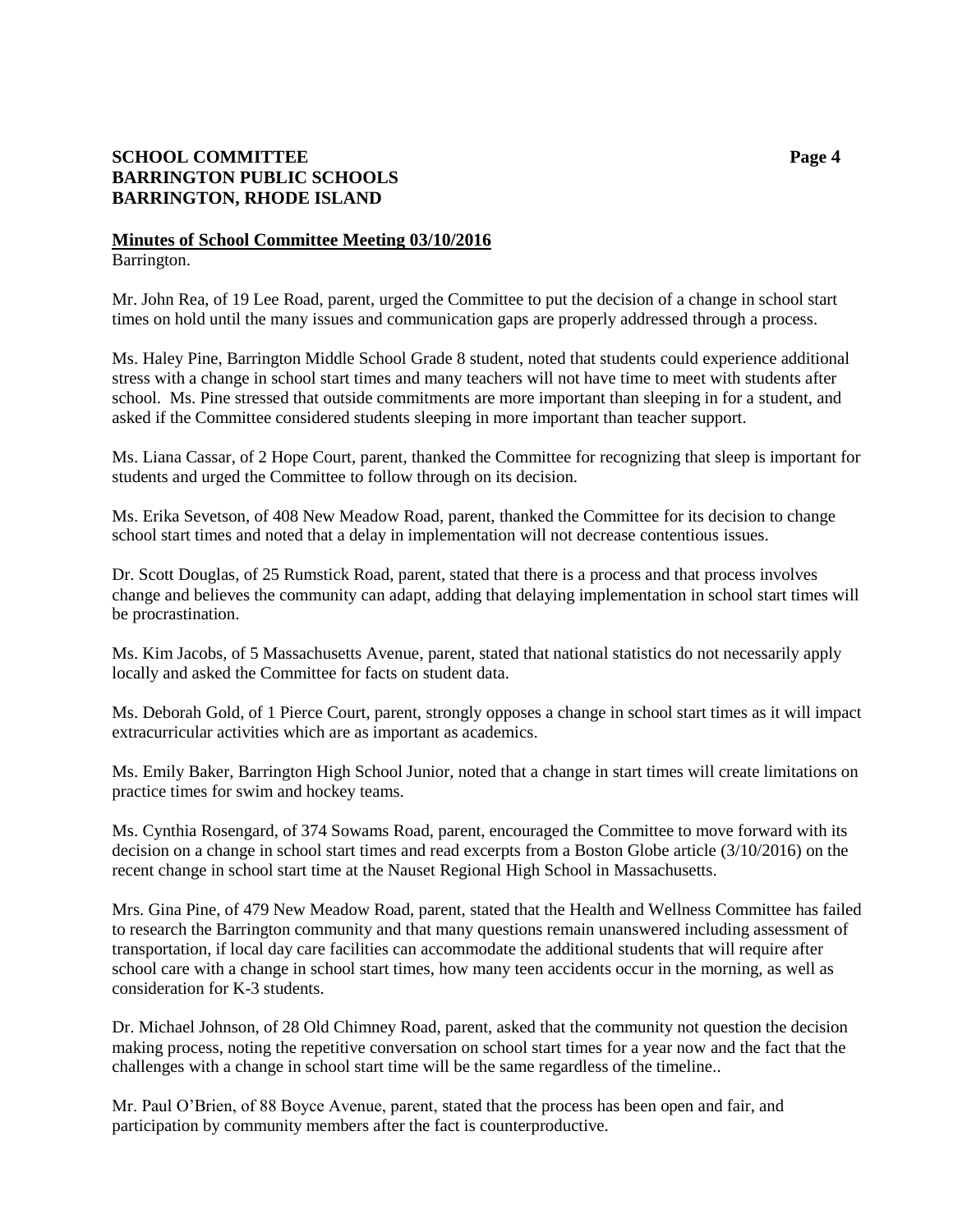# **SCHOOL COMMITTEE Page 5 BARRINGTON PUBLIC SCHOOLS BARRINGTON, RHODE ISLAND**

## **Minutes of School Committee Meeting 03/10/2016**

Ms. Chase Kazounis, of 3 Fairview Circle, parent, addressed Mr. O'Brien's comment and stated that she had naively assumed teachers and students were involved in the school start time discussion.

Ms. Kannetha Brown, Barrington High School Sophomore, stated that the issue of student stress needs to be resolved and suggested a coping skills unit be added in health class.

Mrs. Mary Roberts, of 11 Adams Avenue, Barrington Middle School Language Arts and Social Studies Teacher, and National Education Association Barrington (NEAB) President, noted the support of the United for Success Campaign, encouraged the Committee to work with the NEAB to find common ground on the impact to teachers' availability to continue in their roles after school and expressed support for statewide consideration of a change in school start times.

Mr. Jacob Whitman, Barrington High School Sophomore, thanked classmate Mr. Samuel Read for defending students as the student voice is not being heard.

Mrs. Jamie Triebwasser, of 139 Nayatt Road, parent, asked for a delay in implementation to a change in school start times, urging the Committee to talk to state legislators for all public school districts to be on the same playing field with a change.

Ms. Tracy Miller, Barrington High School Social Studies Teacher, stated that as a Professional Learning Community, Barrington teachers have a passion for education and students are devoted and stressed, but not stressed because of lack of sleep.

Ms. Isabelle Rea, Barrington High school Senior, asked that the students and teachers be heard on the decision to change school start times, adding that there is no justification for spending half a million dollars if students do not get more sleep with the potential added stress with a change in school start times.

Ms. Riley Kloc, Barrington High School Sophomore, stated that a change in school start times will only push activities and homework later which will result in waking up later but not getting more sleep.

Mrs. Pamela Lauria, of 56 Martin Avenue, parent, Nurse Practitioner and primary health provider, believes in the research and the importance of sleep and urged the Committee to make the start time change and begin planning for implementation.

Dr. Juan Cuebas, of 14 Short Road, parent, opposes a change in school start times, noting that research data is mixed relative to the impact on public health.

Ms. Isabella Ceseretti, Barrington High School Sophomore, and student athlete, expressed concern for the possibility of having to alter the number of sports she currently participates in as a three sport athlete.

Mrs. Laura Pippitt, of 14 Terrace Drive, parent, would like to see the implementation of a change in school start times now so that her children can reap the benefits.

Mr. Joseph Killilea, of 19 Martin Avenue, parent, as a teacher in another district whose school start time is 8:45 a.m., would like to see his own children reap the benefits of a later start time.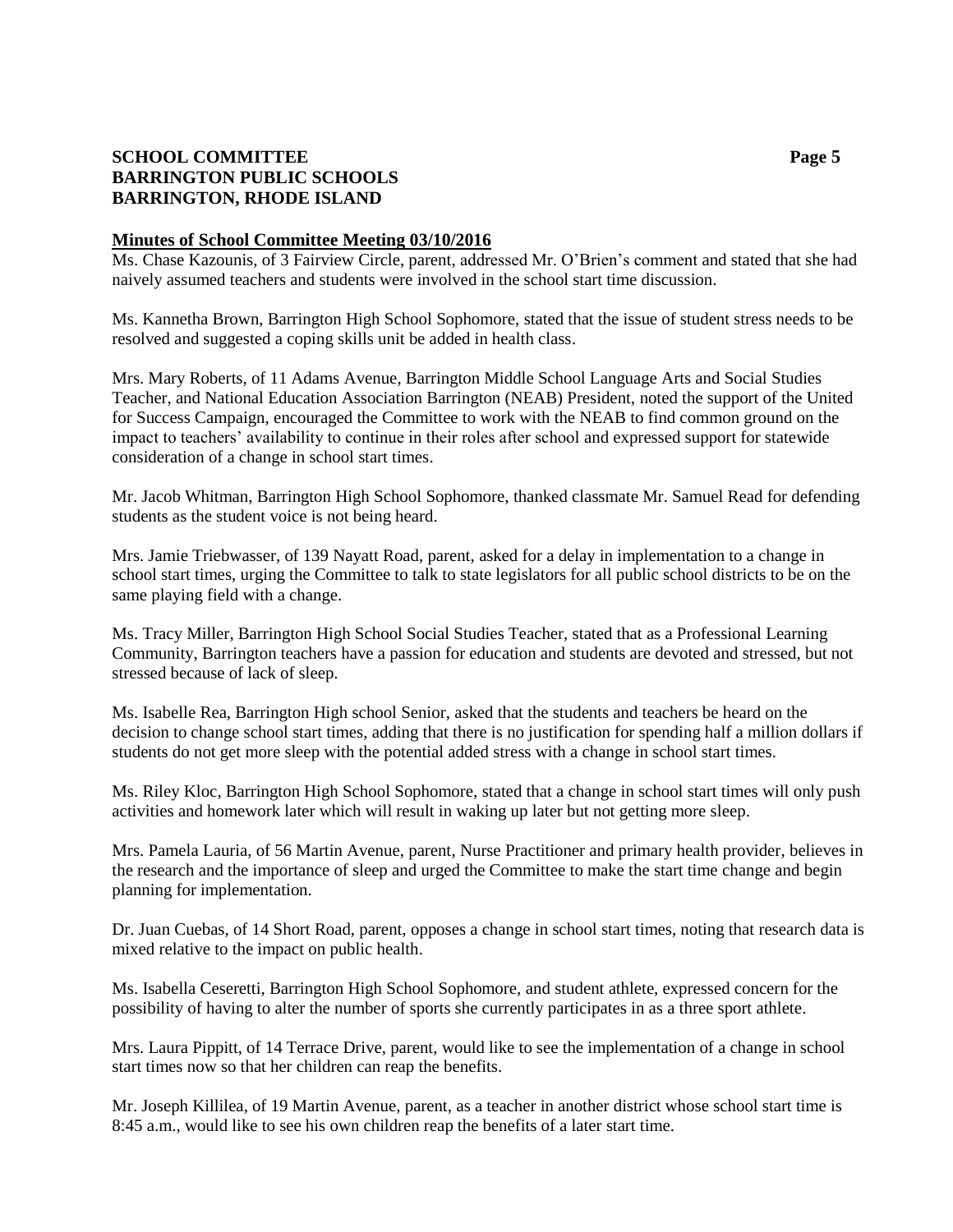# **SCHOOL COMMITTEE Page 6 BARRINGTON PUBLIC SCHOOLS BARRINGTON, RHODE ISLAND**

## **Minutes of School Committee Meeting 03/10/2016**

Ms. Margaret Codola, of 16 Joann Drive, parent, asked why the discussion for a change in school start times is occurring if the district is doing so well with its current schedule.

Ms. Melanie Baker, Barrington High School Freshman, stated that she does not feel the change in school start times will be effective, as she feels more alert in morning classes than in afternoon classes.

Ms. Camille Ivory, Barrington High School Junior, opposes a change in school start times as stress levels will rise with a change to extracurricular activities.

Mrs. Anne Merlino, of 15 Mallard Cove Way, parent, believes that with a change in start time that students will only change their bed time and noted that no quantitative survey was done in 2012.

Mr. Stuart Moran, Barrington Middle School Physical Education and Health Teacher, spoke on behalf of the United Basketball Team and the possible impact to that important program and its students with a change in school start times.

Mr. Jude Kostas, of 16 Heritage Road, parent, referred to the Boston Globe article today on the recent change in school start time at Nauset Regional High School in Massachusetts, noting the benefits of a later start time and encouraged the public to respect members of a public body.

Ms. Riddhi Adhiya, Barrington High School Sophomore, noted that she is more distracted in the afternoon than in the morning, and suggested that a waterfall schedule may be more productive than a later school start time.

Ms. Grace Nadich, Barrington High School Sophomore, does not see a reason for a change in school start times as she is already a successful student.

Mrs. Kira Richardson, of 61 Whipple Avenue, parent, stated that the proposed new start time schedule is a disservice to younger students, adding that change is great only when it is fairly researched.

Mr. Anthony Arico Jr., of 166 Lincoln Avenue, urged residents to call their local representatives for a bill to change school start times statewide, and until then Barrington school start times should not change.

Ms. Kim Jacobs provided a follow up comment to note that the Committee has not addressed the many concerns from teachers and students.

Mr. Christopher Sarli provided a follow up comment to note that a fundamental part of any process is to reverse a decision, and does not see any reason why the decision by the Committee to change school start times cannot be reversed.

Mrs. Mary Roberts provided a follow up comment to suggest a High School 101 program for incoming freshman students and noted that the community mentioned in the Boston Globe article is not the same community as Barrington.

Mrs. Gina Pine provided a follow up comment to note statistics on teen car accidents that happen mostly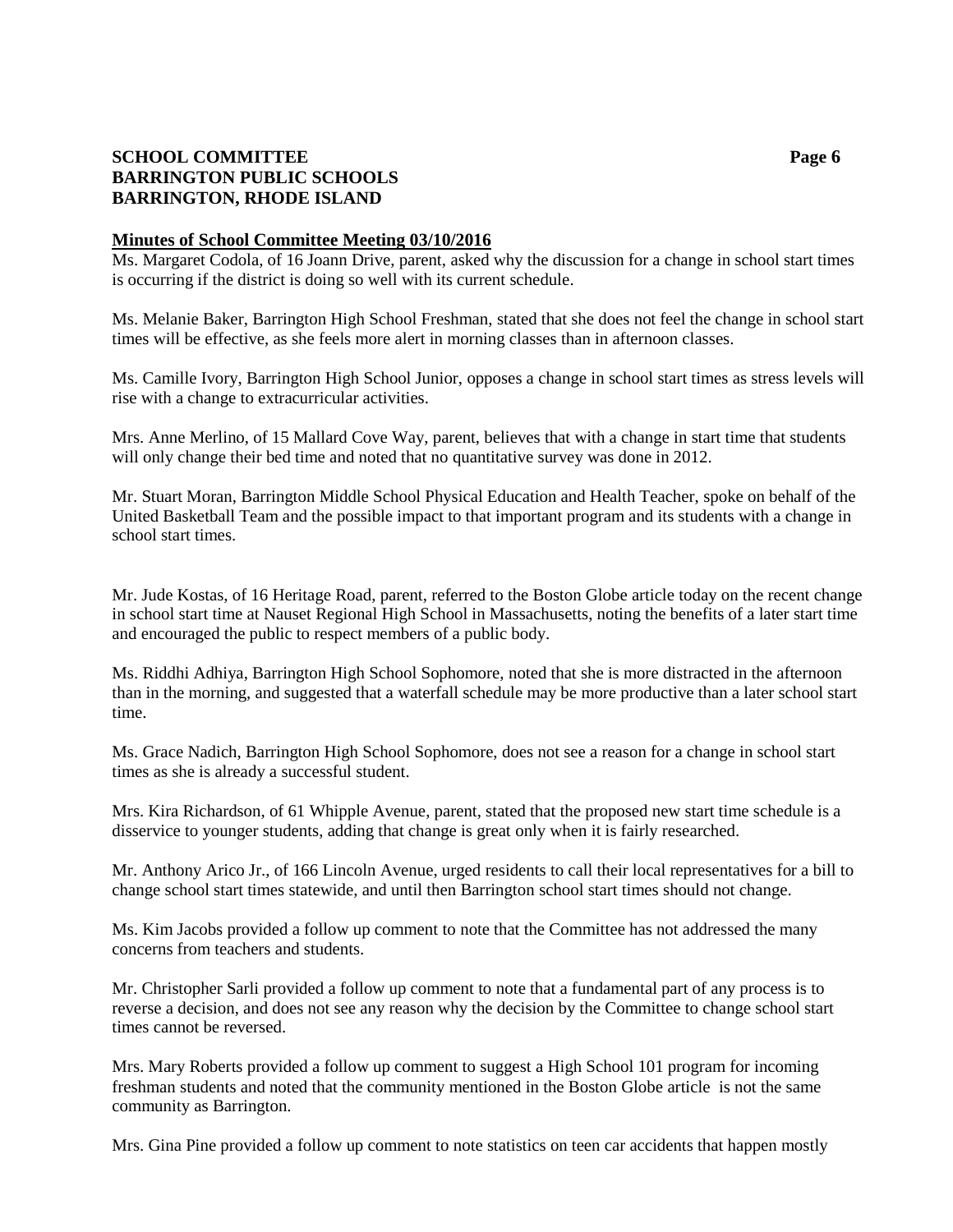# **SCHOOL COMMITTEE Page 7 BARRINGTON PUBLIC SCHOOLS BARRINGTON, RHODE ISLAND**

#### **Minutes of School Committee Meeting 03/10/2016**

between 6 p.m. and midnight, and urged the Committee to keep the school start times as they are now.

#### **Old Business from Superintendent and Staff**

Mr. Messore provided an update relative to the District Strategic Communication Plan, including a Request for Proposals (RFP) for a communications consultant to assist with technology services with an RFP submission deadline of April 14, 2016.

Mr. Messore presented an update on the school start time implementation plan including data requested by the Committee at the February 25, 2016 School Committee meeting. Mr. Messore stated that, under the current schedule, the earliest high school student bus pickup time in district is 6:26 a.m., the earliest elementary school student bus pickup time is 7:13am and that the longest bus run is 55 minutes. Mr. Messore provided information on the potential impact to continued availability of advisors and coaches, configuration of the current school day schedule, including enrichment and intervention opportunities and anticipated configuration with a change in school start times, potential impact to services across school buildings, estimated lighting costs for athletic fields, the impact to junior varsity athletics and off campus athletics, and bus transportation including special education transportation.

## **Old Business from School Committee**

Mrs. Brody led the Committee discussion on the school start time implementation timeline. Mrs. Clancy suggested the formation of an ad hoc committee to include representatives of all stakeholder groups and proposed a delay in implementation of a change to school start times. Mr. Alessandro opposes a change in school start times with the current implementation timeline, and asked for consideration of a statewide policy and inclusion of alternatives to ease student stress in future discussions. Dr. Shea stressed the importance of the health and wellbeing of students and the evidence of the benefits of a later start time, the disservice to the many years of work by volunteers on the Health and Wellness Committee if a delay is considered, and pointed to the state law and to the School Committee's norms and standards, adding that the change would be an abdication of the Committee's legal and moral responsibilities. Mrs. Brody stated that the research is strong and compelling and that she believes that the decision to change school start times is in the best interests of current and future students in the Barrington Public Schools. Mrs. Brody stated that the discussion at this meeting relates to the implementation timeline for the school start time decision and not to the decision itself. Mrs. Brody thanked the Committee, including Student Representative to the School Committee Ms. Katie Odjakjian, for hearing over five hours of public comment to date relative to the School Start Times topic. Mrs. Brody noted that Mrs. Elizabeth Levesque has documented impeccable minutes for the record and expressed appreciation on behalf of the Committee for her contributions. Mrs. Brody stated that while we have an implementation timeline, we need a comprehensive implementation plan. Mrs. Brody suggested that a successful implementation process would include, but not be limited to, an action plan with the following components: 1) conduct a rigorous analysis of all operational components of the change in school start time, including the development of a detailed budget 2) create and maintain a comprehensive single repository for all school start time information that is readily accessible on the district website 3) conduct outreach with students, parents, faculty and staff with a proactive and comprehensive communication strategy 4) ensure equity in opportunities for student participation in extracurricular activities, including athletics and 5) explore opportunities for public/private partnerships to provide school based before and after school programs for students. Mrs. Brody stated that the Committee must ensure the integrity of the budget process with the incorporation of all critical operational costs, including potential savings, associated with the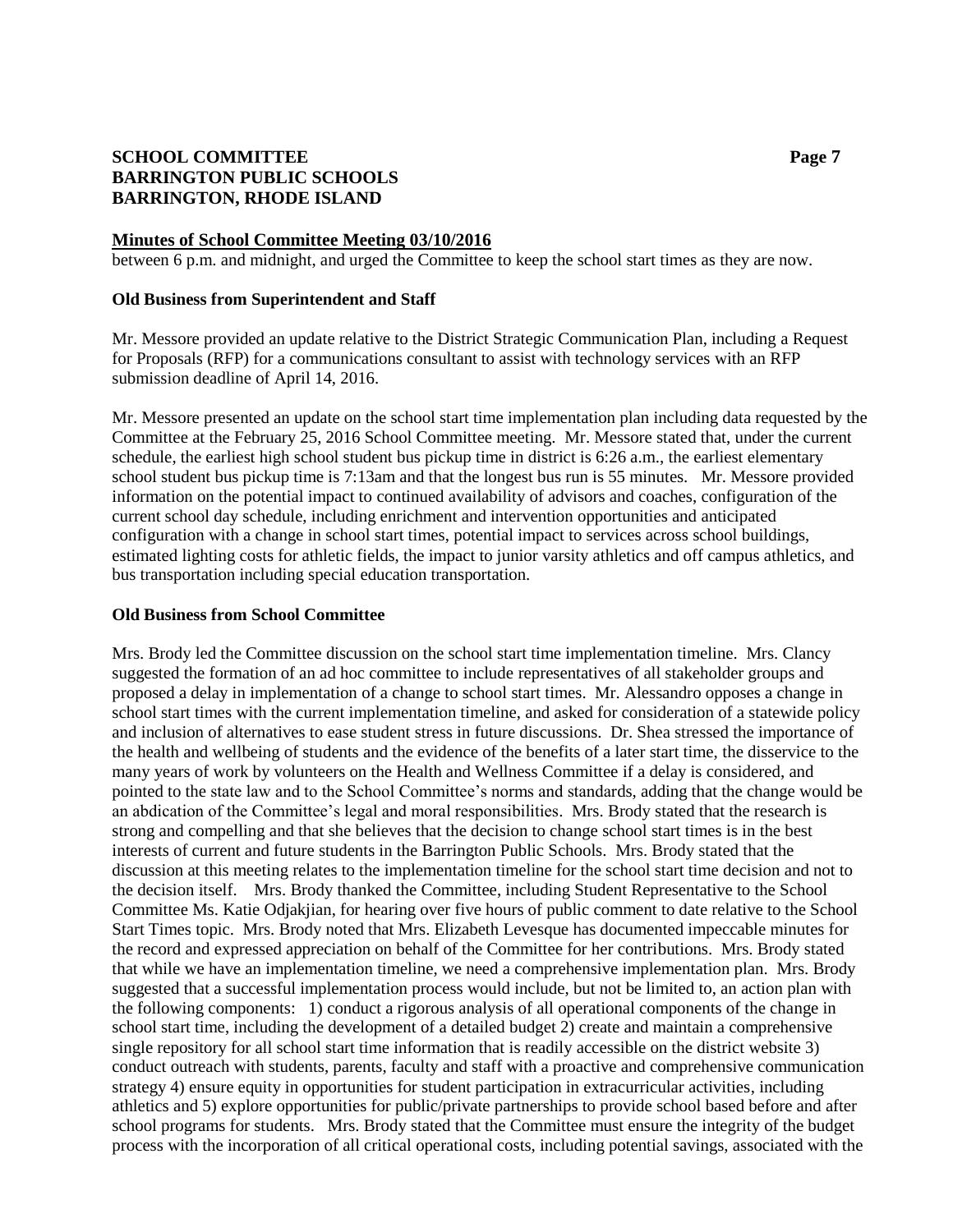# **SCHOOL COMMITTEE Page 8 BARRINGTON PUBLIC SCHOOLS BARRINGTON, RHODE ISLAND**

## **Minutes of School Committee Meeting 03/10/2016**

change in school start time. Mrs. Brody stated that we need a comprehensive implementation plan and that it is her belief that the only choice is to postpone implementation of the change in school start time to the 2017- 2018 academic year.

## **Mrs. Clancy moved and Mr. Alessandro seconded to approve a delay in implementation of a school start time change to the 2017-2018 academic year to 8:30 a.m. for Barrington High School, 8:36 a.m. for Barrington Middle School, 9:05 a.m. for Hampden Meadows School, and 8:00 a.m. for Nayatt, Primrose Hill, and Sowams schools.**

Mr. Guida asked for clarification that the motion is for implementation of an 8:30 a.m. start time for Barrington High School will begin with the 2017-2018 academic year to ensure that there is no question that implementation will begin at that time, and expressed disappointment with a delay as a later start time is important to the health and wellbeing of students, as well as the importance of later bus pick up times and shorter bus rides.

## **The motion passed 3-2 with Mrs. Brody, Mr. Alessandro, and Mrs. Clancy voting in the affirmative for the motion. Dr. Shea and Mr. Guida opposed.**

The School Committee policy on Naloxone was read aloud by the Committee for a second reading and approval.

## **Dr. Shea moved and Mr. Guida seconded to adopt the policy on Naloxone. The motion passed 5-0 with Mrs. Brody, Dr. Shea, Mr. Alessandro, Mrs. Clancy, and Mr. Guida voting in the affirmative for the motion.**

Mr. Messore presented the 2016-2017 school calendar for Committee approval.

**Dr. Shea moved and Mr. Guida seconded to approve the 2016-2017 school calendar as presented by the Superintendent. The motion passed 4-1 with Mrs. Brody, Dr. Shea, Mrs. Clancy, and Mr. Guida voting in the affirmative for the motion. Mr. Alessandro opposed.**

## **New Business from Superintendent and Staff**

**Dr. Shea moved and Mr. Guida seconded to approve the recommendation of the Superintendent with respect to the appointment of Ms. Dana Pagliaro, Barrington High School Business Teacher. The motion passed 5-0 with Mrs. Brody, Dr. Shea, Mr. Alessandro, Mrs. Clancy, and Mr. Guida voting in the affirmative for the motion.**

**Dr. Shea moved and Mr. Guida seconded to approve the recommendation of the Superintendent with respect to the request for home schooling for the named individuals. The student names were not identified publicly. The motion passed 5-0 with Mrs. Brody, Dr. Shea, Mr. Alessandro, Mrs. Clancy, and Mr. Guida voting in the affirmative for the motion.**

#### **New Business from School Committee**

No new business from the School Committee was presented at this time.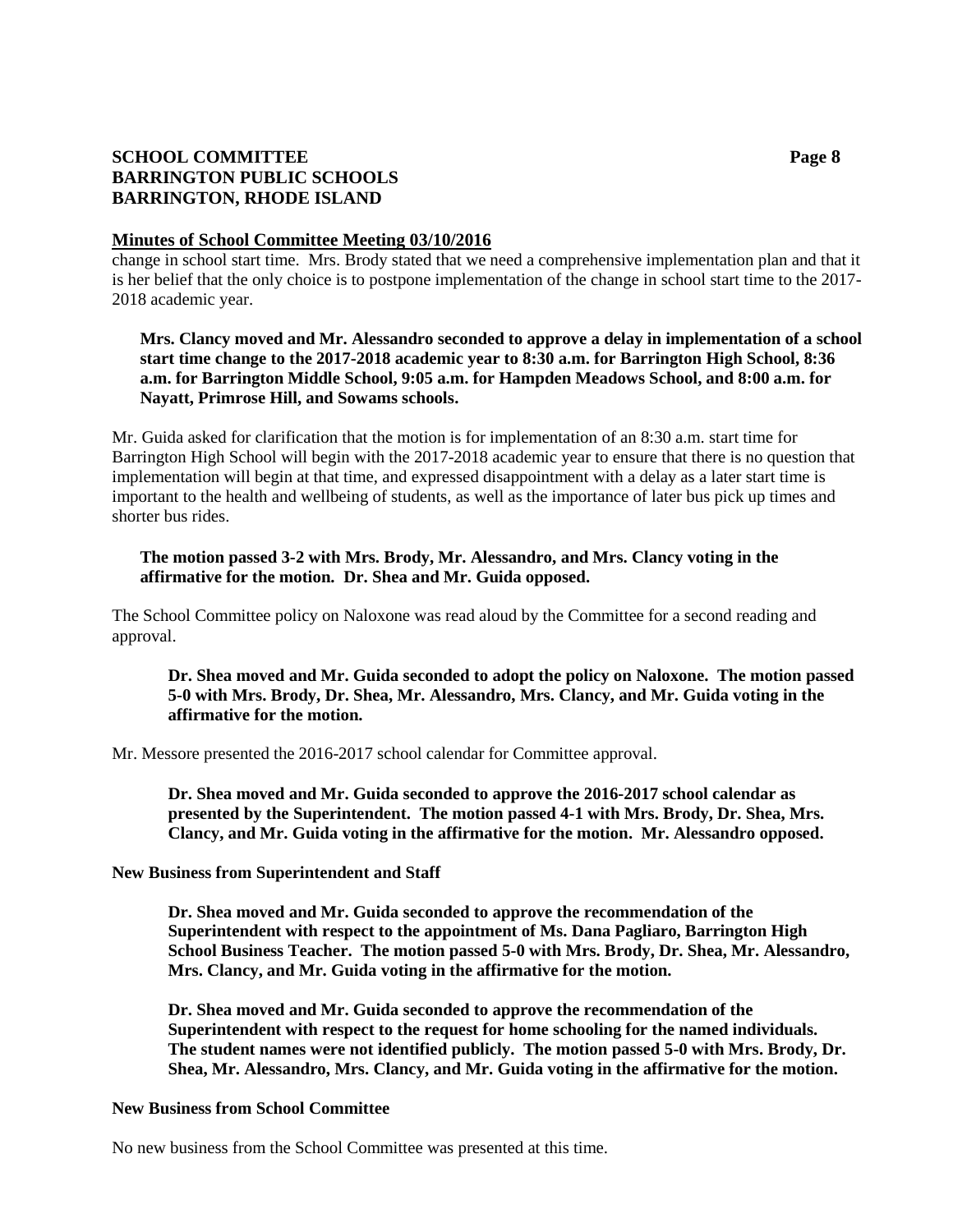# **SCHOOL COMMITTEE Page 9 BARRINGTON PUBLIC SCHOOLS BARRINGTON, RHODE ISLAND**

## **Minutes of School Committee Meeting 03/10/2016**

#### **Decision Items**

**Dr. Shea moved and Mr. Guida seconded to approve the consent agenda. The motion passed 5-0 with Mrs. Brody, Dr. Shea, Mr. Alessandro, Mrs. Clancy, and Mr. Guida voting in the affirmative for the motion.**

## **Discussion Future Agenda Items**

Mr. Messore reported that the next regular School Committee meeting scheduled for Wednesday, March 23, 2016 will feature a report on blended learning and learning spaces, and Science, Technology, Engineering, Art and Math (STEAM), as well as updates from the Building Committee and Health and Wellness Committee. Mr. Guida will also provide a Statewide Teacher Contract Commission report.

The bid approval for the Chromebook protective cases for the student assigned devices for the FY2017 and 2018 academic years will be included on a future agenda.

Mr. Alessandro requested a policy review of individuals who oversee students for extracurricular activities. Mrs. Clancy also requested review of the activities and athletics handbook for the expectations in advisory and coaching positions. Mrs. Brody requested that Mr. Alessandro and Mrs. Clancy provide feedback relative to a preferred timeline for discussion of the topics; the consensus was that these could be discussion topics at a summer meeting.

#### **Announcements**

Mrs. Dillon announced that the parent event on Navigating Our Digital Lives: In School and Beyond will be held at Barrington High School on March 19, 2016.

Mrs. Brody announced that she, Mr. Messore, and Mr. Tarro are scheduled to meet with the Committee on Appropriations on March 22, 2016 to review the proposed school budget.

Mrs. Brody announced that she and Mr. Messore are scheduled to attend the Rhode Island Association of School Committees Legislative Workshop on March 12, 2016. Mr. Guida stated that he will be attending the meeting.

## **General Public Discussion and Information**

Dr. Scott Douglas provided a follow up comment to express disappointment for a delay in the implementation of later school start times and encouraged the Committee to move forward at a heady pace to address the profound communication challenges and form an ad hoc committee.

Ms. Kim Jacobs provided a follow up comment to state that direct factual information has not been provided to validate a change in school start times in Barrington.

Mrs. Sarah O'Brien, of 88 Boyce Avenue, parent, asked that the district not lose sight of the students who are not high achieving and urged the Committee to move forward with the process for a change in school start